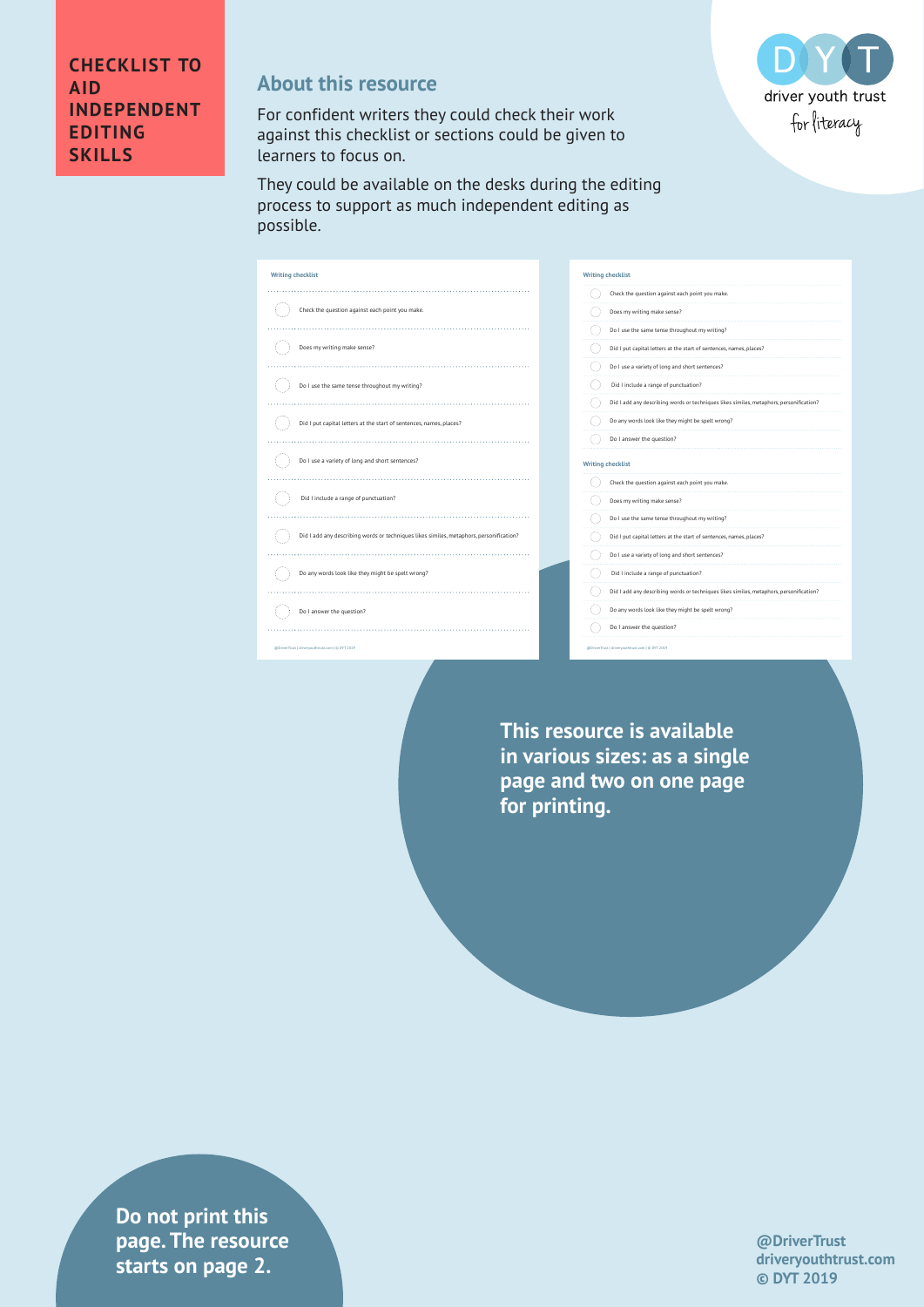## **Writing checklist**

| Check the question against each point you make.                                         |
|-----------------------------------------------------------------------------------------|
| Does my writing make sense?                                                             |
| Do I use the same tense throughout my writing?                                          |
| Did I put capital letters at the start of sentences, names, places?                     |
| Do I use a variety of long and short sentences?                                         |
| Did I include a range of punctuation?                                                   |
| Did I add any describing words or techniques likes similes, metaphors, personification? |
| Do any words look like they might be spelt wrong?                                       |
| Do I answer the question?                                                               |
|                                                                                         |